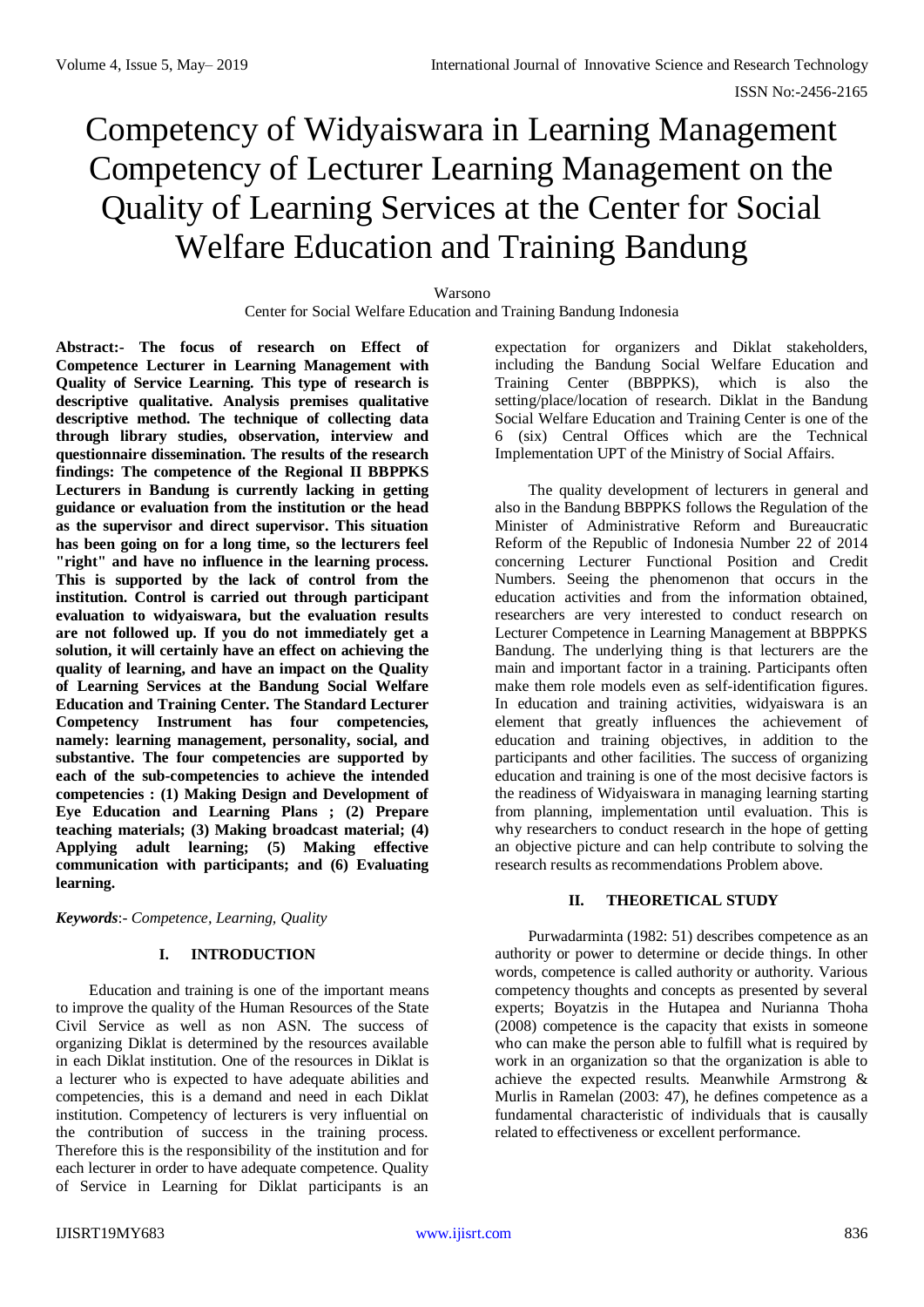### ISSN No:-2456-2165

According to Wahjosumidjo (1995: 34), competence is an integrative routine task performance, which combines resources (the ability of knowledge, assets and processes, both visible and invisible) that results in a higher and competitive position. This is in line with the opinion of Becker and Ulrich in Suparno (2005: 24) that competency refers to individual's knowledge, skills, abilities or personality characteristics that directly influence job performance. That is, competence contains aspects of knowledge, skills and abilities or personality characteristics that affect performance.

Unlike Spencer and Spencer, (1993: 9) Competence is a characteristic that underlies a person and is related to the effectiveness of individual performance in his work. (an individual's underlying characteristic's of which is causally related to criterion-effective and superior referenced performance in a job or situation). Underlying Characteristics contains the meaning of competence is a part of personality that is deep and attached to someone and behavior that can be predicted in various situations and work tasks. Causally Related means competency is something that causes or predicts behavior and performance. Criterion Referenced means that competence actually predicts who is performing well, measured by the criteria or standards used.

More specifically Stephen Robbin (2007: 38), argues, competence is the ability or a person's capacity to do various tasks in a job, where this ability is determined by two factors that are intellectual ability and physical ability.<br>Whereas according to Mangkunegara (2005: 113), Mangkunegara  $(2005: 113)$ , Competence is a fundamental factor possessed by someone who has more ability, which makes it different from someone who has average ability or just normal. Another case that was conveyed by Mulyasa (2015: 96) is that competency is an indicator that points to observable actions, and as a concept that covers aspects of knowledge, skills, values and attitudes, as well as the stages of its implementation as a whole. In UU no. 14 of 2005 article 10 paragraph 1 about teachers and lecturers stating that: Teacher competencies as referred to in Article 8 include: pedagogic competencies, personality competencies, social competencies, and professional competencies obtained through professional education.

Development of Education and Training in Government Institutions widyaiswara is a professional functional staff, tasked with educating, teaching, and training; idealized with the concept of planning and carrying out the learning process, assessing the process and results of learning, guiding, and conducting research. Clearly stated in the Regulation of the Minister of Administrative Reform and Bureaucratic Reform of the Republic of Indonesia, Number 22 of 2014 concerning widyaiswara functional positions and credit numbers, the widyaiswara's main task is to implement civil servants' workshops, evaluate and develop training in Government Training and Education Institutions.

The existence of widyaiswara in the learning process in a training program still plays an important role. Lecturer is one of the most important elements in a Diklat. The success of the application of Competence is strongly influenced by several factors in the person concerned. This is in line with what was stated by Michael Zwell (2000: 56- 68) there are several factors that can affect one's competency skills.

According to Prihadi (2004: 57) the benefits of competence are:

- $\triangleright$  Predictors of work success: An accurate competency model will be able to determine exactly what knowledge and skills are needed to succeed in a job. If someone who has a position can have competencies that are used as conditions in his position, he can be predicted to be successful.
- $\triangleright$  Recruiting reliable employees: If you have successfully determined what competencies a particular position requires, then it is easy to become a basic criterion in recruiting new employees.
- Become the basis for employee assessment and development: Identification of accurate job competencies can be used as a measure of one's ability. Based on this competency system, it can be seen whether someone has developed it, with training and guidance or needs to be transferred to another part. Ruky in Sutrisno (2010).

# **III. RESEARCH METHODS**

This type of research is descriptive qualitative. The approach used is a qualitative approach that is research that emphasizes the analysis of descriptive data or qualitative data obtained by Qualitative Descriptive method, which is to explore research questions through testing data analysis so that an objective picture of the object of research is obtained. The research instruments used were: Open questionnaires and Indeph interviews. This research method uses descriptive analysis method that is a research method that seeks to explain the state of the object under study based on actual factors, so it can describe the existing situation and reveal other circumstances related to the problem under study. The approach used is a qualitative approach, which is an approach to obtaining the depth of information about understanding, views and responses from informants regarding the competence of Bandung Regional II BBPPKS Lecturers that phenomena may only be obtained through a qualitative approach. According to Bogdan and Taylor as quoted by Moleong (2003: 3), qualitative research is a research procedure that produces descriptive data in the form of written or oral words from people and observable behavior. In qualitative research, to obtain primary data, informants are needed, according to Moleong (2000: 90), informants are people who are used to provide information about the situation and conditions of the research objectives. Then according to Bogdan and Biklen quoted Moleong (2004: 90) said, the benefits of informants for researchers is that in a relatively short time a lot of information is affordable or obtained. The technique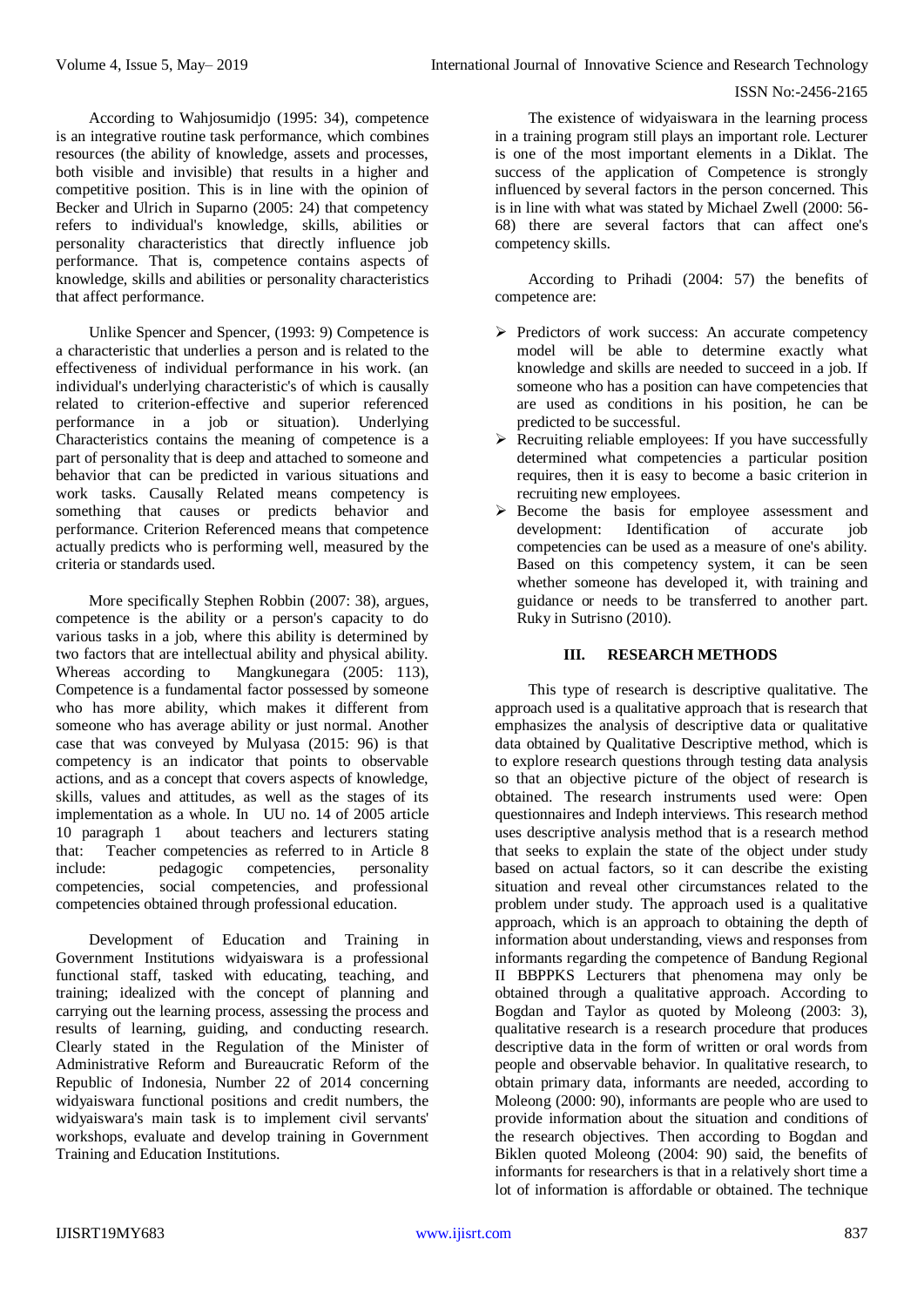of selecting informants in this study was conducted purposively (meaningful), meaning that informants were selected based on certain considerations according to the purpose and objectives of the study. The number of informants / respondents were used as a source of data in this study is 30 (thirty) people, consisting of 6 structural officials of Bandung II Regional BBPPKS, 5 Social Workers, 1 Archivist, 1 Planner, 12 widyaiswara, 5 Diklat. Data collection techniques used were questionnaires given to respondents/informants. Interviews, data collection obtained by holding question and answer directly with research informants based on interview guidelines prepared by the author. Observation, is an observation carried out directly and non-participant on the phenomenon and object under study. Observations were also made on the actions and objects of the research at the time of the interview. Documentation study, is a technique of collecting data by studying documents that are relevant to research problems.

Data processing is done in triangulation, namely the method of data processing qualitatively through a crosscheck from the respondents. Respondents include functional officials, alumni and training and research participants with the aim of obtaining valid data. Triangulation is a technique of data validity that uses something else outside the data for the purpose of checking or comparing the first data.

# **IV. RESEARCH DISCUSSION**

## *A. Discussion of Research Results*

Based on the results of interviews, observations and answers given by respondents in filling out questionnaires, the things done by the lecturers in managing learning were: Starting the learning, each widyaiswara conducted a very diverse process, but there were also some similarities such as before learning began, a lecturer was introduced by a class companion. The next activity was fully handed over to Widyaiswara. Widyaiswara in initiating the learning there is one who does ice breaking, but some are directly on the theme of learning. In this process, almost all widyaiswara did not provide hand outs to the training participants, especially the professional and technical training programs that did not use the module. by training organizers, each training participant is given a module. Media learning used by widyaiwara in learning includes material in the form of power points, some are using additional films or games / games. The aim is so that the training participants can easily receive and understand the training material delivered. The method used is lecture, discussion.

The influence of Lecturer Competence in Learning Management with Learning Service Quality is very related, this is reinforced by the answers of the respondents. Based on the answers of the respondents that the widyaiswara's competencies in managing learning were not all good, the widyaiswara in general did not make the Design of Eye Education and Training and Learning Plans. In addition, widyaiswara generally do not make teaching materials. According to structural officials and functional officials as

respondents, it is confirmed that the current conditions of Widyaiswara's competency still need to be improved through training as needed. This is in line with the variety of education quality of training participants is increasing as those who are educated from S1, S2 and there are even a number of training participants are attending a doctoral level education. A good lecturer competency will affect the quality of education and training services, but if the widyaiswara competency is not good, it will have an impact on the training participants, including lack of respect for the learning process provided by widyaiswara.

The Impact of Lecturers' Competence in Management of Low Learning on the quality of Learning services , including reducing the enthusiasm of training participants in participating in learning , as well as the knowledge gained by training participants was less than optimal . The thing to worry about is the presence of training participants in the class is less than optimal as it appears intermittently there are those who have permission to back, participants are less interested in participating in learning in class. Things that can support the Lecturer Competency in Learning Management include: Diklat, following higher level education, workshops, which are supported by the spirit of learning from the relevant widyaiswara and institutions. In addition, according to the respondents, widyaiswara understands the training material will be given to training participants and strive to be more creative.

The obstacles faced by Widyaiswara in fulfilling their competencies in Learning Management include: according to the respondents that widyaiswara is satisfied with what he has done in each of his duties in class and outside the classroom (field learning practice activities), less trying to improve his quality as in implementing preparation, implementation of learning to evaluation. The thing that is often seen is that in preparing the airing material that is still lacking in quality, variations in the use of the method also still look lacking. The thing that is very different from the previous answer is that according to some respondents stated that most widyaiswara felt that they had experience in teaching and training participants no one "complained" in following the learning process in class and outside the classroom / when PBL. Although there were some training participants who complained in following the learning to the training committee and to the class assistants. Efforts and solutions u ntuk meet Lecturer in Management Learning Competence in order to meet the quality of learning in training including through training, seminar, workshop. The answers from the respondents were strongly influenced by observations, thoughts and perceptions, so that they got a variety of answers related to the competence of the Widyaiswara BBPPKS Regional II Bandung. Perception is very important for the answers given. Each respondent has his own perception of the competencies possessed by widyaiswara. Perception is a process of understanding by someone or someone else (Hanurawan, 2015: 46). The perceptions held by these respondents vary depending on the experience they have.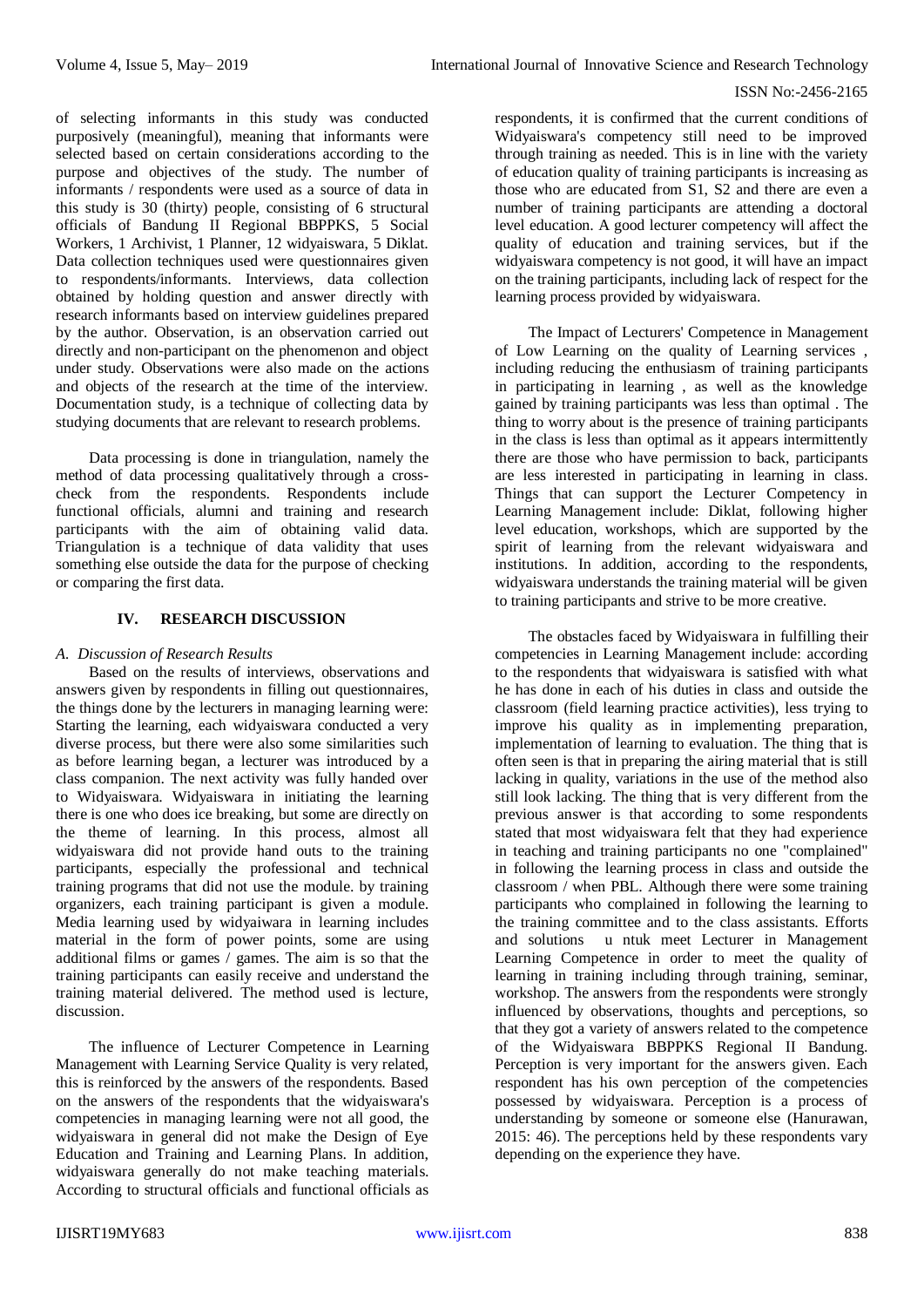### *B. Research Result Analysis*

Referring to the Regulation of the Head of the State Administration Agency Number 5 of 2008 concerning the Standards of Competency Standards Instrument, the Widyaiswara has four competencies, namely: *learning management, personality, social, and substantive*. The four competencies are supported by each sub-competency which is certainly expected to achieve the intended competencies. Support for sub-competencies for learning management competencies are: (1) Making Design and Development of Eye Education and Training (RBPMD) and Learning Plans (RP); (2) Prepare teaching materials; (3) Making broadcast material; (4) Applying adult learning; (5) Making effective communication with participants; and (6) Evaluating learning. Whereas, the support of sub-competencies for personality competencies are: (1) Showing the person being emulated; and (2) Implementing a code of ethics and showing work ethic as a professional widyaiswara. Support for sub-competencies for social competence are: (1) Fostering relationships and cooperation with fellow widyaiswara; and  $(2)$  Establishing relationships with organizers/managers of training institutions. Furthermore, the support of sub-competencies for substantive competencies are: (1) Mastering the knowledge and skills of practicing in accordance with the training material taught; and (2) Writing scientific papers related to the scope of education and/or development of their specialties. Regarding the training participants, the indicators for achieving sub-competency are effective communication with participants and formulated that widyaiswara has the ability to: (1) master communication techniques effectively, and (2) use tools skillfully according to the learning situation. Furthermore, it is still related to the training participants, that for the indicators of achievement of subcompetencies motivating participants' learning enthusiasm it is formulated that widyaiswara has the ability: (1) to know the participants' desires for learning material, (2) applying learning methods / techniques that are appropriate to the training participants' characteristics and material learning, and (3) encourage participants to provide comments / arguments. Whereas, for the indicators of achievement of sub-competency in evaluating learning, it was formulated that Widyaiswara had the ability to assess participants' absorption of learning material.

*Self mastery* widyaiswara consisting of: insight into nationality, integrity and ethics, is a guarantee in carrying out their duties to educate, teach, and train (dikjartih), because it is directly related to the personality competencies of the widyaiswara itself. For indicators of achievement of sub-competencies, the exemplary personal displays are formulated that widyaiswara has the ability to: (1) treat training participants without distinguishing religion, customs of origin, ethnicity and gender; (2) behave honestly, fairly, firmly and consistently; and (3) controlling themselves in interacting. Whereas, for indicators of achievement of sub-competence, indicators of achievement of sub-competence, implementing a code of ethics and showing work ethic as professional widyaiswara are formulated that they have the ability to: (1) Demonstrate polite appearance, (2) Show selfless attitude and behavior, (3) Work independently, (4) Demonstrate discipline, (5) Demonstrate creativity, (6)

Demonstrate responsible behavior, (7) Work in teams, (8) loyalty, and (9) Develop themselves in accordance with the demands of environmental advancement.

Indicators of achieving sub-competency fostering relationships and collaboration with fellow widyaiswara are formulated that widyaiswara has the ability to: (1) Communicate well with fellow widyaiswara, (2) Cooperate with fellow widyaiswara, (3) Act and behave that generates empathy and sympathy to fellow widyaiswara, and (4) Acting according to religious norms and society. Whereas, for indicators of achievement of sub-competency in establishing relations with the organizers/managers of training institutions, it was formulated that widyaiswara has the ability to: (1) Communicate well with the organizers/managers of training, (2) Respect the organizers/managers of training, and (3) behave and act raises sympathy and empathy for the organizer/manager of training. Substantive competence must be owned by widyaiswara. For indicators of achievement of subcompetence mastering science and the skills to practice in accordance with the training materials taught are formulated that widyaiswara has the ability: (1) explain the substance of the material being taught, (2) apply the substance of the material being taught, (3) respond to participants' responses/questions, and (4) analyze the substance of the material being taught. Meanwhile, for the indicators of achievement of the sub-competence of writing related scientific papers, it was formulated that widyaiswara has the ability: (1) master the writing technique, (2) master the research methodology, (3) master the scientific writing technique, and (4) analyze the research results .

The learning evaluation was carried out by the Bandung Regional II BBPPKS widyaiswara in general by means of a quiz delivered by Diklat participants. Training participants' answers were used as a reference to measure learning outcomes. In addition to giving quizzes, sometimes pre-test and post-test. Pre Test and Post Test are usually carried out on participants in training divisions in the social work profession and social counselor. The basic reason why Pre Test and Post Test is given, because in Training and Education gaps in the social work profession and social educator is required a graduation rate. Personality competencies possessed by widyaiswara are very varied, and very unique, especially related to personality displayed to Diklat participants. Personality is very much influenced by his life background in family, education and environment. Personality is very influential in behaving and communicating to Diklat participants, if there are participants who feel uncomfortable, even some of them fainted and cried during the learning process in class and during Field Learning Practices (PBL), it is strongly related to the personality of the widyaiswara concerned. Personality is also closely related to the code of ethics, a situation that does not please the participants of the training is very contrary to the code of ethics, because specifically the attitude carried out by widyaiswara to training participants resulting in sadness, disappointment is not only detrimental personally, but affects the reputation of the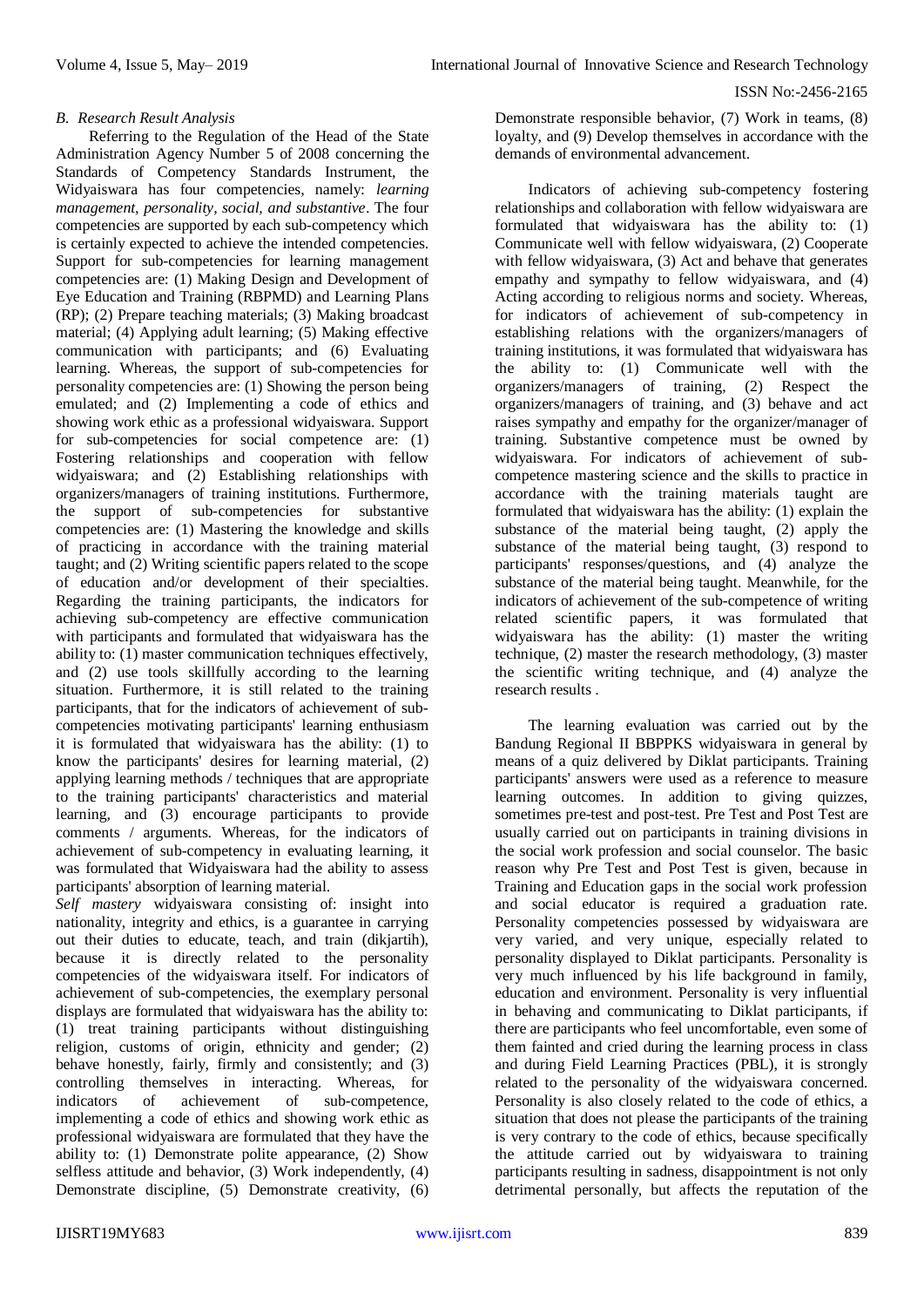### ISSN No:-2456-2165

widyaiswara corps institutions and institutions. In general, the social competence of BBPPKS Regional II Bandung widyaiswara is good, but there are a number of widyaiswara in their daily lives who are even less in harmony and communication. The cause is generally related to the personality in question. This is particularly disturbing in easel l ankan task, sometimes the situation is often known by the training participants. This condition should ideally be fostered from institutions so as to foster harmony and increase collaboration among widyaiswara.

Substantive competency, in general widyaiswara has mastered his knowledge and skills so that he can practice according to the training material taught, however, there are several widyaiswara who are still lacking in scientific mastery and in practicing through the training eyes taught. Generally widyaiswara who have entered the main development level young people have been diligent in writing scientific papers to be published in journals and bulletins, but for scientific papers in the form of books are still minimal, due to various obstacles including motivation that is still low, while the lecturer at the pratama, and young levels is very low motivation to write scientific papers.

The competencies of the Bandung II Regional BBPPKS Lecturers up to now are generally very lacking. This situation has not been fully realized by the relevant widyaiswara, and institutions, so that they have not received guidance or evaluation from the institution or the head as the supervisor and direct supervisor. Problems arising in conditions such as training are still diverse, it is widyaiswara to develop substance professionalism, and find it difficult to become specialists. His approach has been more to the responsibility of implementing Dikjartih. On the one hand, that the Widyaiswara BBPPKS Regional II Bandung felt accustomed to implementing management of learning without proper preparation, normal implementation and without carrying out evaluation so that it was centered on togetherness and the smoothness of the implementation of activities so that the target of education and training learning could be achieved. The weakness of togetherness will give birth to the attitude "all feel able and feel can be all", so that "less feel and thought that widyaiswara competence is very important". Meanwhile, understanding in general that a lecturer is said to be competent when mastering teaching methods and techniques, which include: First, the lecturer must master effective teaching methods. That refers to the principle of effective communication, that widyaiswara messages in learning can be understood and accepted by training participants. This is very important, because a lecturer must be able to deliver the material appropriately to the participants. Second, Lecturers must master interactive teaching techniques. The lecturer can deliver training material in an interesting manner so that the training participants' interest arises to ask questions and respond in the learning process, at the peak of the learning situation becomes "interesting and alive". These two competencies are considered important for a lecturer in teaching for the reason: If the widyaiswara can carry out learning with happy atmosphere, the participants were full

of laughter so they seemed to be learning well, because the participants were entertained, although sometimes the material content was not conveyed. The above conditions are in line with Mulyasa's opinion (2015: 96) that competency is an indicator that points to observable actions, and as a concept that includes aspects of knowledge, skills, values and attitudes as well as the stages of its implementation as a whole.

# **V. CONCLUSION**

- Efforts to improve the competence of lecturers are greatly influenced by self motivation and institutional support.
- $\triangleright$  The competency of lecturers at the training institute of BBPPKS Regional II Bandung in general is still lacking especially Competence in managing learning and substance competence. Learning management competencies that are not very influential on quality or quality in Diklat learning.
- $\triangleright$  Widyaiwara did not realize the lack of competence of the lecturer, because in the learning process almost all the training participants received well and no complaints, so that the widyaiswara in carrying out education and training learning did not make good preparations such as not making RBPMD and RP, making the material aired ordinary people who lack variety, in doing learning does not give a hand out, at the end of learning rarely evaluates training participants.
- $\triangleright$  Lack of monitoring and evaluation from the training committee and officials authorized to the widyaiswara when carrying out preparation, implementation and evaluation of learning. The evaluation used was from the training participants and the results were not immediately followed up, so the widyaiswara considered that what was done in the learning was good.

## **SUGGESTIONS**

All organizers are said, especially lecturers should be able to understand and examine the competence of widyaiswara which includes Learning Management Competence, Personality Competence, Social Competence and Substantive Competence, especially learning management competencies. Every Bandung Regional II BBPPKS Widyaiswara Widyaiswara is expected to be more motivated to improve their competence so they can improve the quality of education and training services supported by the institution. Learning Management Competence, it is very necessary to get serious attention for the BBPPKS Regional II Bandung widyaiswara, to find a solution so that the next training can satisfy training participants. The authorities and training organizers are very much needed to play a role in monitoring and evaluating widyaiswara in the preparation, implementation and evaluation of education and training learning, in order to improve the quality of education and training services organized by Bandung Regional BBPPKS training institutions. BBPPKS Regional II Bandung Institution through authorized officials should be able to further improve in providing opportunities for lecturers to be able